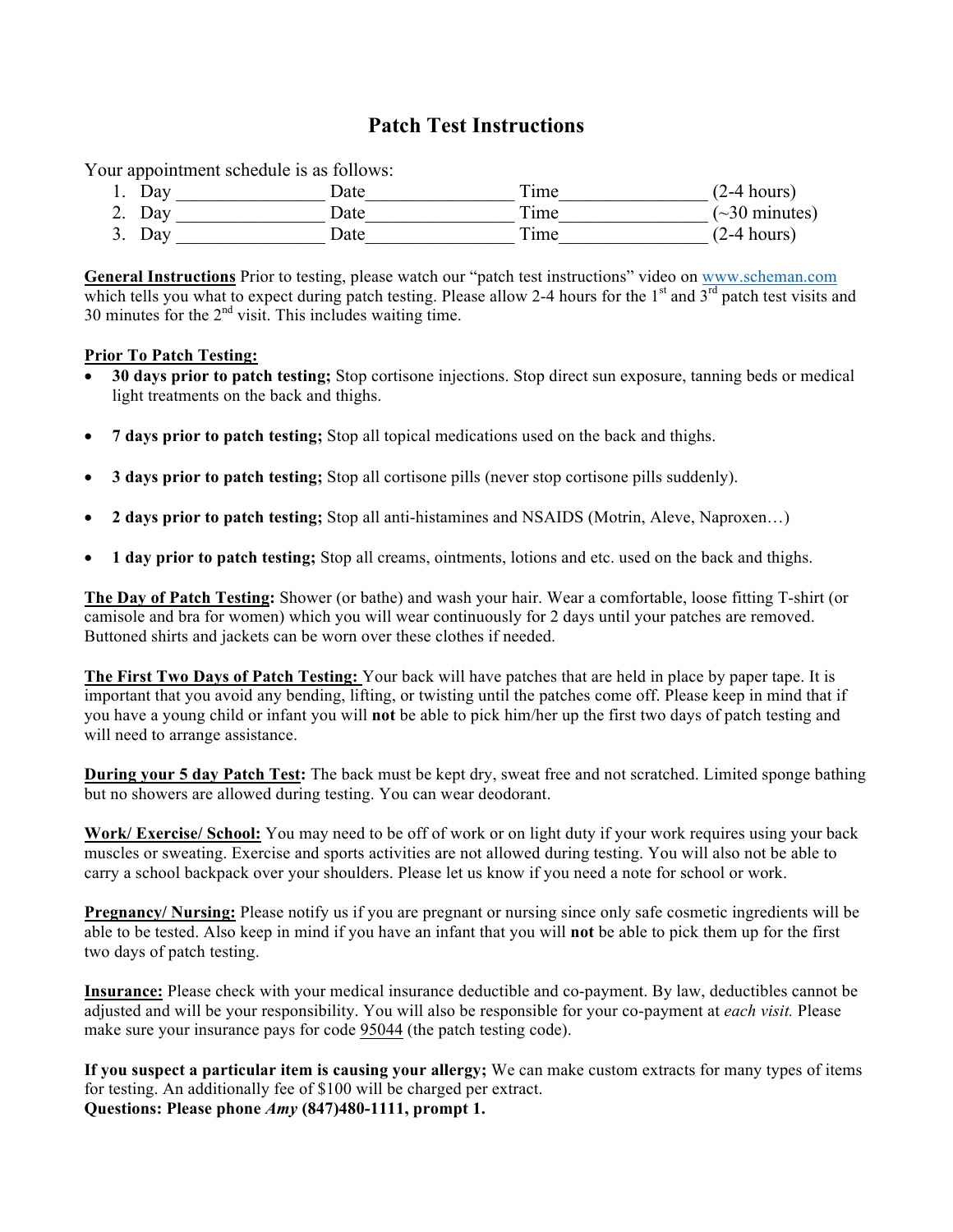

# **WHAT TO BRING TO YOUR FIRST VISIT:**

### **1. You must bring in the original containers (if possible):**

- a. All hair products (shampoos, conditioners, styling products, hair color)
- b. All skin care products (used anywhere on the body)
- c. All cosmetics
- d. All soaps and cleansers
- e. All hand cleansers from the kitchen, etc.
- f. All shaving products
- g. All antiperspirants, deodorants
- h. All nail care products
- i. All eye drops
- j. All topical medications

### **2. IF your LIPS are involved, also bring:**

- a. Toothpaste
- b. Mouthwash
- c. Lip products

### **3. You DO NOT need to bring:**

- a. Laundry products
- b. Household cleaning products
- c. Dishwashing products
- d. Oral medications

# **WHAT TO BRING TO YOUR SECOND VISIT:**

1. The patches will be removed and outlined with purple surgical marker. You will want to bring a shirt that you don't care about since this marker can stain clothing.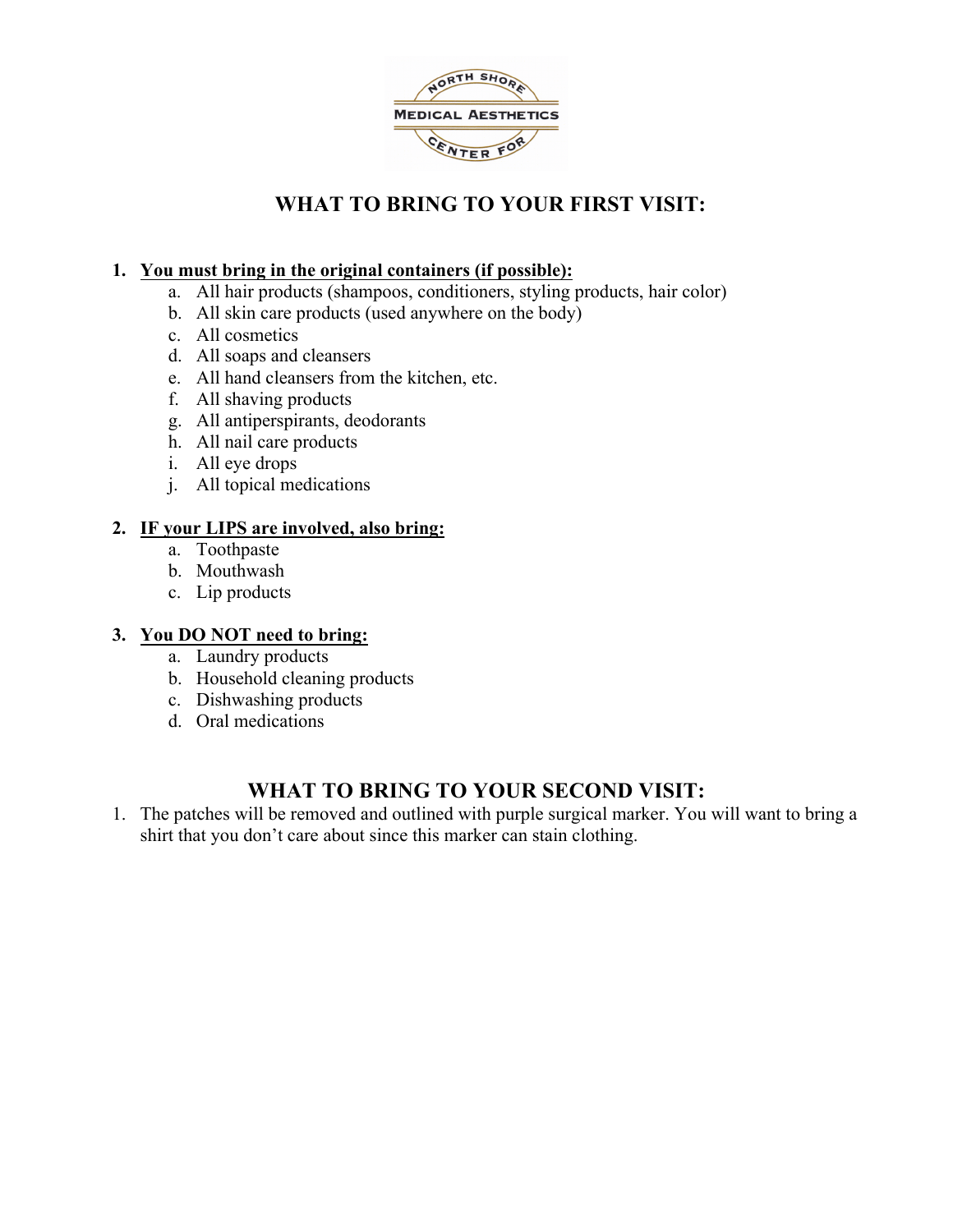

# **CANCELLATION POLICY FOR PATCH TESTING 2022**

Patch testing is a week of appointments. We usually have an extensive waitlist for this procedure. In an effort to accommodate all of our patients, we ask that you **must cancel** your appointment 3 DAYS PRIOR to your first test date.

- If your patch testing begins on a SATURDAY, you must cancel by Wednesday at noon.
- **•** If your patch testing begins on a MONDAY, you must cancel by Thursday at noon.
- If you patch testing begins on a THURSDAY, you must cancel by Monday at noon.

If you cancel anytime not within the days given, a \$350.00 cancellation fee will be charged.

Thank you for understanding,

Amy

Patch Supervisor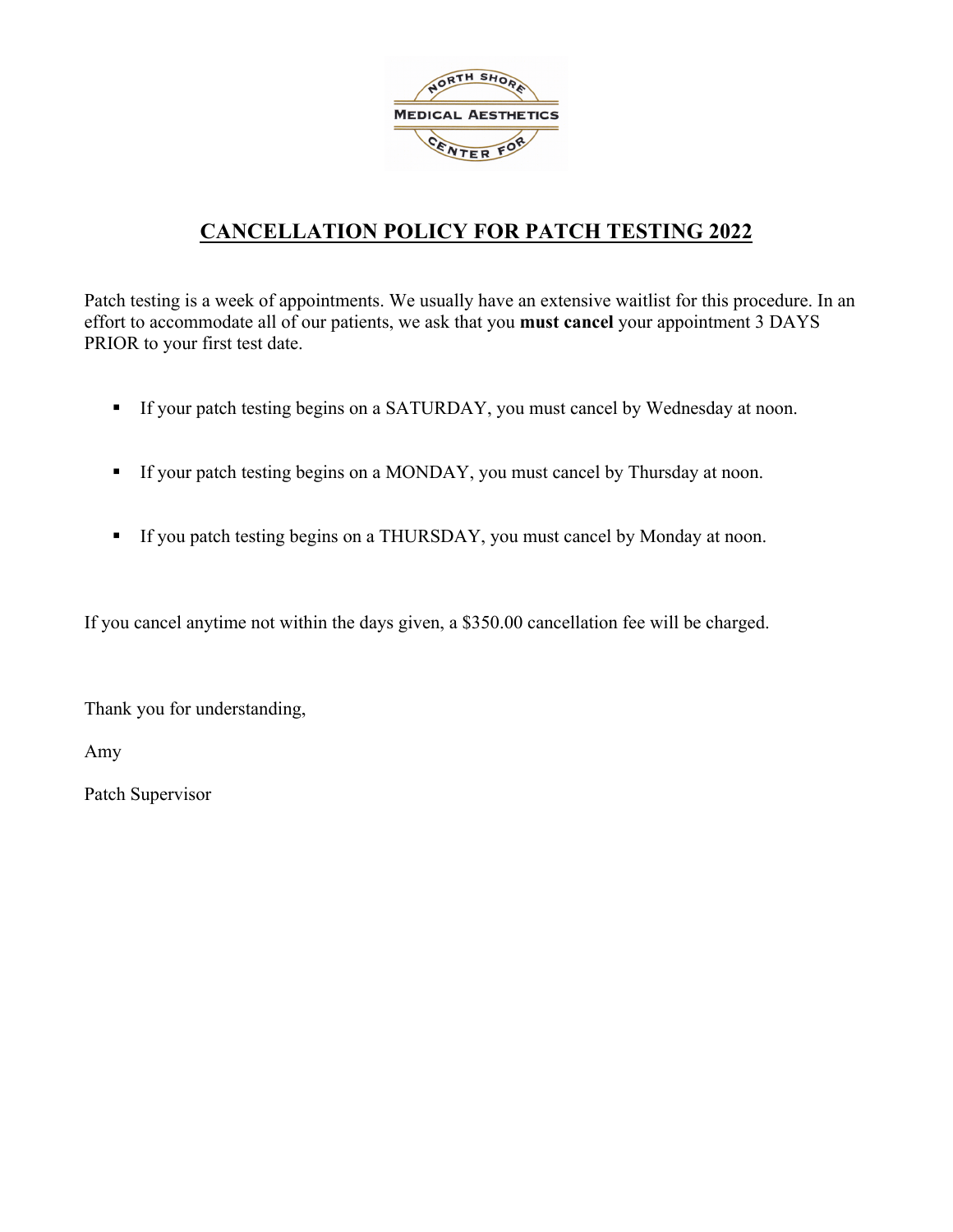

# Patch Test Informed Consent

I understand that I (or my child) will be undergoing patch testing. The method of testing has been reviewed and I understand the purpose and need for testing. I understand that patches will be applied for 48 hours and will require visits to have results read on two different days. I understand that each visit will be billed to my insurance and co-pays will be collected at the time of each visit. During testing I have been instructed to keep the testing area dry, avoid exercise and excessive sweating.

Although patch testing is usually a very well tolerated procedure, there are rare side effects which you need to be aware of. You will often have itching during the procedure which typically is less after the patches are removed on day of your first patch test reading. Reactions occur typically at the site where the patch is applied and feel similar to an itchy insect bite. If you have a severe reaction, this may persist for a while after testing (in rare cases the reactions may persist for months) but will resolve over time. In some cases, a severe reaction will leave a temporary (or rarely permanent) change in skin color at the test site. Occasionally, the skin rash you were previously experiencing will get worse temporarily during testing. Systemic reactions (shortness of breath, throat swelling) do not typically occur with most allergens which cause contact allergy but there is an extremely remote chance this could occur.

I have read the above, fully understand the risks associated with patch testing and give permission to have this test performed by Dr. Andrew Scheman.

 $Signature: \_\_\_\_\_\_$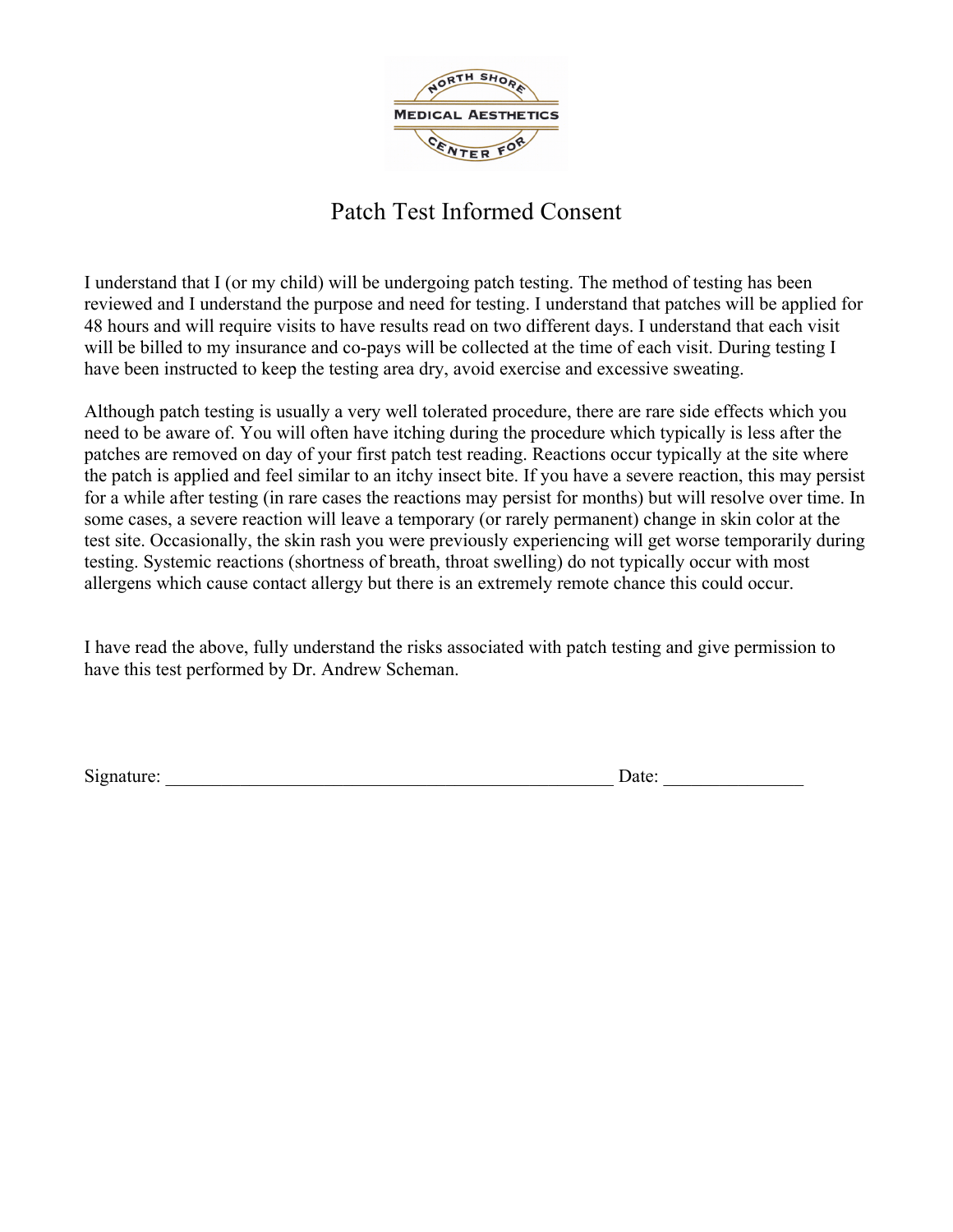

# Driving Directions

1535 Lake Cook Rd. Suite 401 Northbrook, IL 60062

From I-294:

- 1. Exit Lake-Cook Road East (The office is approximately 3 miles east of I-294)
- 2. After the Metra viaduct, you will cross Waukegan Rd. (IL43). You will want to be in the right lane
- 3. At the  $2<sup>nd</sup>$  stop light after Waukegan Rd. you will pass Citibank and turn right onto Northbrook Court Drive. A few feet ahead turn right again at the stop sign. The mall will be on your left.
- 4. Follow the drive around the mall to the back of the mall. Stay in the right lane. You will see a sign to your right that says "*Northbrook Court Professional Plaza Ahead"*. Then there is going to be another larger dark blue sign for the *1535 Professional Plaza* which is a group of 1 story buildings. Turn right into the main parking lot.
- 5. At the stop sign our office building (Suite #401) will be directly in front of you.

From US41/ Edens Expressway:

- 1. Exit Lake-Cook Road West. (The Botanic Garden is East which is the wrong direction)
- 2. You will cross Skokie Blvd and go under the railroad bridge. Turn left at Lee Rd.
- 3. Turn right onto Rudolph Dr. (first right) and continue on this road all the way around the mall (the mall will be on your right) Northbrook Court Drive will also be on your right.
- 4. Turn left when you the road ends. This is the 1535 Professional Plaza which is a group of 1 story buildings. Enter the main parking lot.
- 5. At the stop sign, our office building (#401) will be directly in front of you.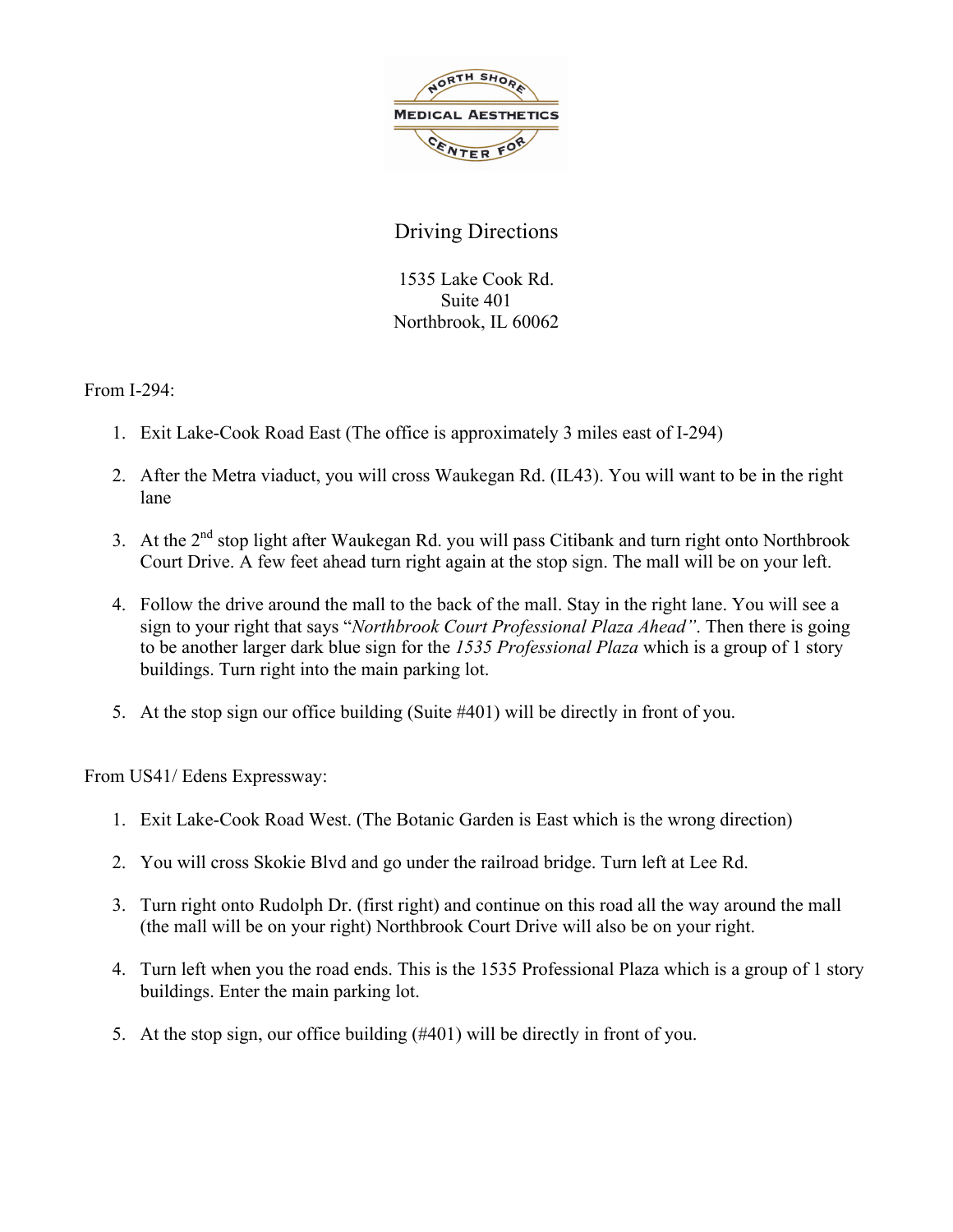# History Intake Form

# **Patient Name:** \_\_\_\_\_\_\_\_\_\_\_\_\_\_\_\_\_\_\_\_\_\_\_\_\_\_\_\_\_\_\_\_\_\_\_\_\_\_\_\_\_\_\_ **Date of Birth:** \_\_\_\_\_\_\_\_\_\_\_\_\_\_\_\_\_\_\_\_\_\_

### Patient Medical History: Have you ever had any of the following:

| Seasonal Allergies | $v_{es}$     | No             | Glaucoma        | Yes | N <sub>o</sub> | <b>High Blood Pressure</b> | $v_{es}$ | N <sub>0</sub> |
|--------------------|--------------|----------------|-----------------|-----|----------------|----------------------------|----------|----------------|
| Asthma             | Yes          | No.            | Hepatitis       | Yes | N <sub>0</sub> | Pacemaker                  | Yes      | N <sub>0</sub> |
| Hay Fever          | $Y_{\rm CS}$ | N <sub>0</sub> | <b>HIV/AIDS</b> | Yes | N <sub>0</sub> | Diabetes                   | Yes      | N <sub>0</sub> |
|                    |              |                |                 |     |                | Tobacco Use                | Yes      | N <sub>0</sub> |

### **Patient Dermatologic History:** Have you ever had any of the following:

| Eczema           | Yes | No             | Melanoma             | Yes | N <sub>0</sub> | Height |     | 1n |
|------------------|-----|----------------|----------------------|-----|----------------|--------|-----|----|
| Childhood Eczema | Yes | No             | Other Skin Cancer    | Yes | N <sub>0</sub> | Weight | lbs |    |
| Hives            | Yes | No.            | Psoriasis            | Yes | No             |        |     |    |
| Keloids          | Yes | N <sub>0</sub> | Sun Burn (excessive) | Yes | No             |        |     |    |

### **Family History:** Has any blood relative ever had any of the following:

| Seasonal Allergies | Yes | N <sub>o</sub> | Eczema    | Yes          | No.            | Malignant Melanoma | Yes      | N <sub>0</sub> |
|--------------------|-----|----------------|-----------|--------------|----------------|--------------------|----------|----------------|
| Hives              | Yes | N <sub>o</sub> | Psoriasis | Yes          | N <sub>o</sub> | Other Skin Cancer  | Yes      | No             |
| Asthma             | Yes | N <sub>o</sub> | Hay Fever | $Y_{\rm CS}$ | N <sub>0</sub> | Acne               | $V_{ES}$ | No             |

### List any medication allergies:

**Review of Systems:** Do you have any current medical problems in the following areas

| Allergies             | $v_{es}$ | No.            | Endocrine/Hormonal | Yes          | N <sub>0</sub> | Hematologic (bleeding) | Yes | N <sub>0</sub> |
|-----------------------|----------|----------------|--------------------|--------------|----------------|------------------------|-----|----------------|
| Cardiovascular        | $v_{es}$ | N <sub>0</sub> | Eves               | Yes          | N <sub>0</sub> | Lungs                  | Yes | N <sub>0</sub> |
| Chills/Fever/Headache | $v_{es}$ | N <sub>0</sub> | Gastrointestinal   | $V_{\rm CS}$ | N <sub>0</sub> | Musculoskeletal        | Yes | N <sub>0</sub> |
| Ear/Nose/Throat       | Yes      | N <sub>0</sub> | Genital/Urinary    | Yes          | N <sub>0</sub> | Neurologic/Psychiatric | Yes | N <sub>0</sub> |

### If yes; name of condition:

**Previous Skin Cancer surgery: \_\_\_\_\_\_\_\_\_\_\_\_\_\_\_\_\_\_\_Any previous MAJOR surgeries: \_\_\_\_\_\_\_\_\_\_\_\_\_\_\_\_\_\_\_\_\_\_\_**

**Skin Type (circle one)**

- **(I) Always Burns; Never tans (IV) Tans easily. Doesn't burn usually**
	-
- **(II) Can tan a little but gets red first (V) Dark Caucasian or light African American**
	-
- **(III) Tans easily but can burn if gets too much sun (VI) Dark African American**
- Medications/ Supplements Dosage Directions Medications/ Supplements Dosage Directions Topical Medications (creams, etc.) Directions Topical Medications (creams, etc.) Directions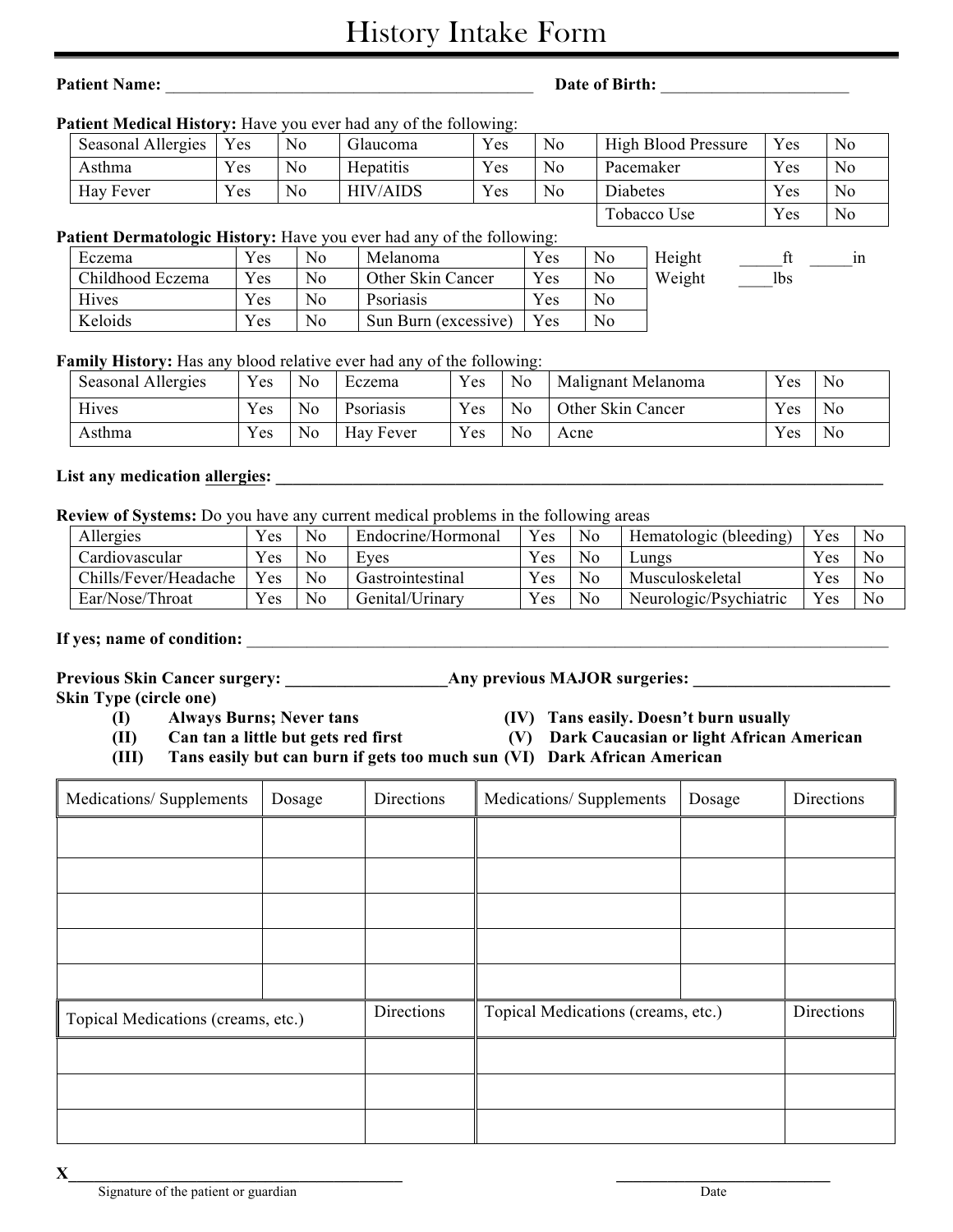

#### **RETURN PATIENTS: PLEASE ENTER ONLY INFORMATION WHICH HAS CHANGED SINCE YOUR LAST VISIT.**

¨ **NONE OF THE INFORMATION BELOW HAS CHANGED SINCE MY LAST VISIT.**

| <b>PATIENT</b>                                                                                                                                      |                                                          |                                                                                                                      |                                                       |                           |     |
|-----------------------------------------------------------------------------------------------------------------------------------------------------|----------------------------------------------------------|----------------------------------------------------------------------------------------------------------------------|-------------------------------------------------------|---------------------------|-----|
|                                                                                                                                                     |                                                          |                                                                                                                      |                                                       |                           |     |
| ADDRESS: STREET                                                                                                                                     | <u> 1989 - Jan Stein Stein, fransk politik (f. 1989)</u> |                                                                                                                      | <b>CITY</b>                                           | $\overline{\text{STATE}}$ | ZIP |
| SEX: ___________  AGE: ___________  DATE OF BIRTH:   _______/ ________/ _________                                                                   |                                                          |                                                                                                                      |                                                       |                           |     |
|                                                                                                                                                     |                                                          |                                                                                                                      |                                                       |                           |     |
|                                                                                                                                                     |                                                          |                                                                                                                      |                                                       |                           |     |
|                                                                                                                                                     |                                                          |                                                                                                                      |                                                       |                           |     |
|                                                                                                                                                     |                                                          |                                                                                                                      |                                                       |                           | ZIP |
| MARITAL STATUS: DI SINGLE DI MARRIED DI DIVORCED DI WIDOWED / WIDOWER DI SEPARATED                                                                  |                                                          |                                                                                                                      |                                                       |                           |     |
|                                                                                                                                                     |                                                          |                                                                                                                      |                                                       |                           |     |
| <b>RESPONSIBLE PARTY</b><br>SEX: _____________  DATE OF BIRTH:   ________/_________/ _______________<br>INSURED'S ADDRESS: ________________         |                                                          | <u> 1989 - Jan Samuel Barbara, politik eta politik eta politik eta politik eta politik eta politik eta politik e</u> |                                                       |                           |     |
|                                                                                                                                                     | <b>STREET</b>                                            |                                                                                                                      | <b>CITY</b>                                           | <b>STATE</b>              | ZIP |
| <b>INSURANCE INFORMATION (ONLY FILL OUT IF ASKED TO)</b>                                                                                            |                                                          |                                                                                                                      |                                                       |                           |     |
|                                                                                                                                                     |                                                          |                                                                                                                      |                                                       |                           |     |
|                                                                                                                                                     |                                                          |                                                                                                                      |                                                       |                           |     |
| PRIVACY: I HAVE RECEIVED A COPY OF THE NSCMA NOTICE OF PRIVACY PRACTICES REGARDING PRIVACY OF MY MEDICAL RECORDS AND MEDICAL<br><b>INFORMATION.</b> |                                                          |                                                                                                                      |                                                       |                           |     |
| PLEASE RETURN THIS COMPLETED FORM TO THE RECEPTIONIST. ALSO, PLEASE ATTACH YOUR INSURANCE CARD TO THE TOP OF THE CLIPBOARD. IT WILL                 |                                                          |                                                                                                                      | BE RETURNED TO YOU AT OR BEFORE THE TIME OF CHECKOUT. | <b>SIGNATURE</b>          |     |
|                                                                                                                                                     |                                                          |                                                                                                                      | NORTH SHORE CENTER FOR MEDICAL AESTHETICS, LTD.       |                           |     |

**DR. ANDREW SCHEMAN ● DR. TODD JOHNSON ● DR. SHERYL HOYER ELIZABETH COOK, P.A. ● RACHEL KOMORNIK, P.A.**

**NORTHBROOK COURT PROFESSIONAL PLAZA ● 1535 LAKE COOK ROAD ● SUITE 401 NORTHBROOK, ILLINOIS 60062 ● TEL: (847) 480-1111 ● FAX: (847) 480-1131**